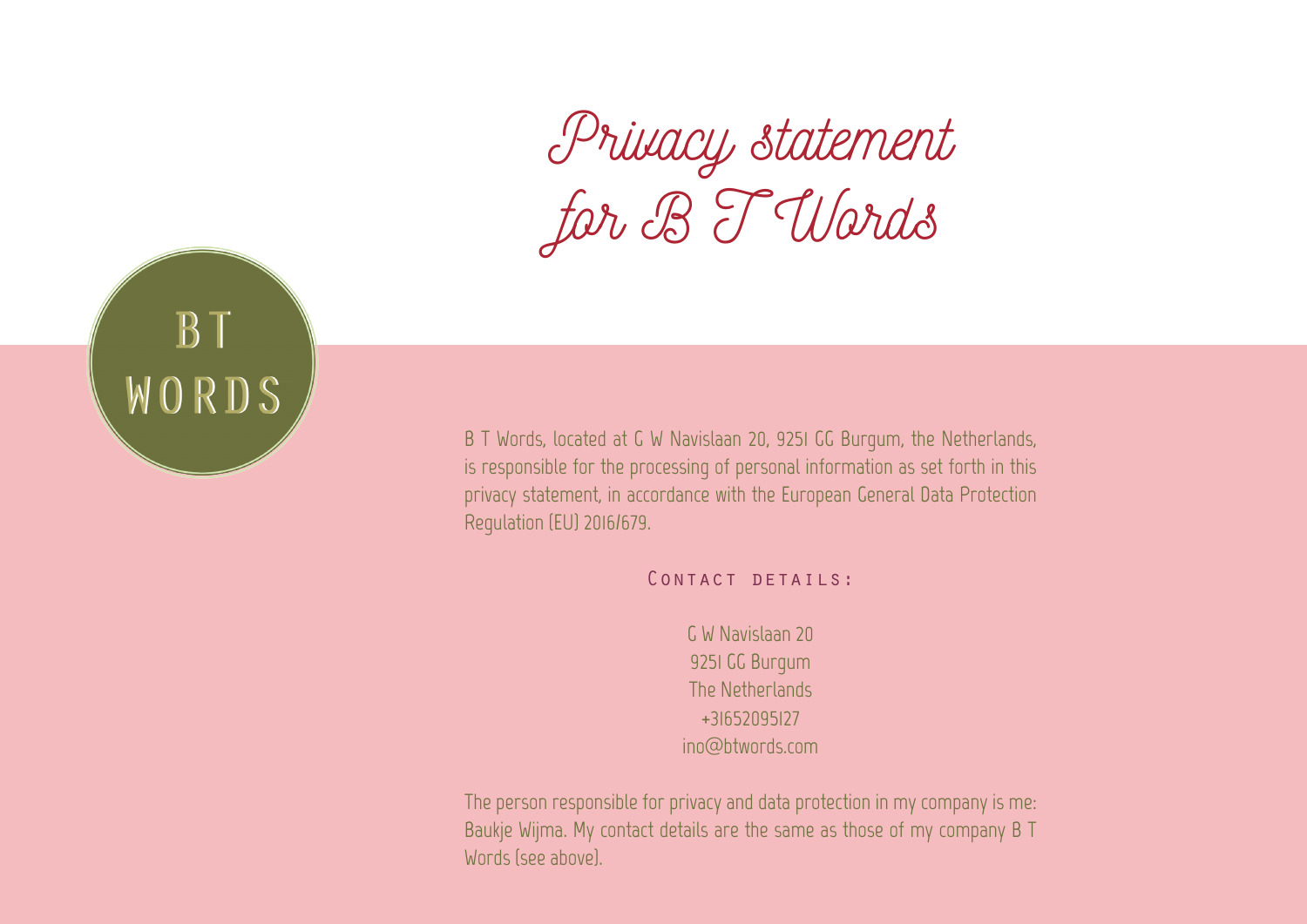## type of personal information being processed

B T Words processes your personal information through your use of its services and/or because you provide this information. The following list shows the type of personal information being processed:

- Address details
- **Bank details**
- Company name
- **Fmail address**
- First and last name
- Other personal information actively provided during communication
- Telephone number
- VAT and Chamber of Commerce number
- Website activity details

This information is essential for the execution of the services. If you do not provide the necessary information, B T Words cannot provide you with its services.

> particular categories of and/or sensitive personal information being processed

In principle, B T Words does not process any particular categories of and/or sensitive personal information. It is not the intention of the website and/or service to collect information on site visitors who are below 16 years of age, unless they have permission from a parent or guardian. However, it's not possible to check if a visitor is over the age of 16. Parents are encouraged to be involved in their children's online activities, to prevent the collection of information about minors without parental consent. If you believe that personal information has been collected on a minor without this consent, please contact B T Words via the contact details provided above so this information can be deleted.

# purpose and basis for processing personal information

B T Words processes your personal information for the following purposes:

- To be able to call you or send an email when needed as part of carrying out its services
- To deliver services to you
- To process your payment

B T Words also processes personal information when required to do so by law, such as information required for tax purposes. The legal bases for processing your personal information are the following:

- **• Permission:** The client has given permission for the processing of their personal information for one or more specific purposes.
- **• Agreement:** The processing is necessary for the performance of a contract to which the data subject is party, or to be able to take measures before the conclusion of an agreement, at the request of the person concerned.
- Legal obligation: The processing is necessary in order to comply with a legal obligation on the controller's part.
- **• Vital interest:** The processing is necessary in order to protect the vital interests of the data subject or another natural person.
- **Legitimate** interest: The processing is necessary for the protection of the legitimate interests of the controller or a third party, except where the interests or fundamental rights and freedoms of the data subjects that call for the protection of personal information outweigh those interests, in particular when the person concerned is a child.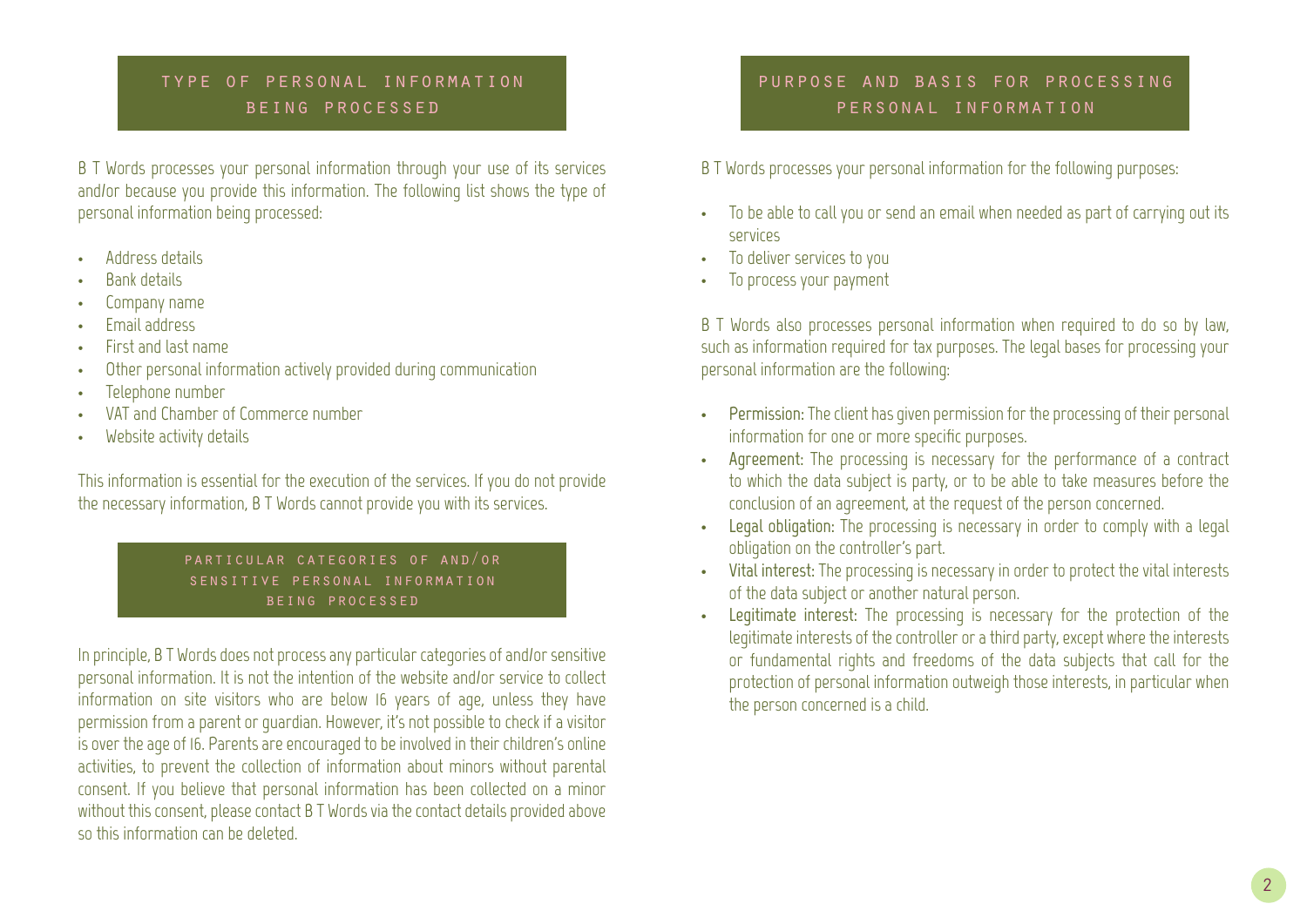#### automated decision-making

B T Words does not make decisions on matters which may have a (substantial) impact on people based on automated processing. These are decisions taken by computer programmes or systems without a person being involved. B T Words uses the following computer programmes or systems:

- Computer including secure external hard drive for creating and storing work and records
- Email programme for client contact
- Translation software for delivering language services

#### data retention

B T Words does not store your personal information longer than is strictly necessary in order to achieve the goals for which your information is collected. All of the aforementioned personal information will be stored for the entire duration of the mutual business relationship and as long as the information is correct, and afterwards for an additional seven (7) years in accordance with Dutch tax legislation.

## sharing of personal information with third parties

B T Words will share your personal data with various third parties if necessary for the purpose of performing the agreement and to comply with any legal obligation. A processing agreement is established with companies that process your data on commission to ensure the same level of security and confidentiality of your data. B T Words remains responsible for these processing operations.

### Cookies or similar techniques used

B T Words only uses technical and functional cookies. And analytical cookies that are no infringement to your privacy. A cookie is a small text file that is stored on your computer, tablet or smartphone when you visit the website for the first time. The cookies used are necessary for the technical performance of the website and the user experience. They ensure that the website works as intended and store your preferred settings, for example. They also allow for optimization of the website. You can disable cookies by configuring your internet browser to no longer store cookies. In addition, you can delete all information previously stored through your browser's settings.

## reviewing, changing or deleting information

You have the right to view, correct or delete your personal information. In addition, you have the right to withdraw your consent for the processing of your information, to object to the processing of your personal information by B T Words and the right to data portability. This means that you can submit a request to send your personal information in a computer file to you or another organization, as indicated by you. Requests for the inspection, correction, removal or portability of your personal information, or requests in which you indicate the withdrawal of your consent or your objection to the processing of your personal information, can be submitted to info@btwords.com. To ensure that the request has been made by you, you should accompany your request with a copy of your ID. Your photo, the MRZ (machine readable zone, the line of numbers at the bottom of the passport), your passport number and your social security number should be blocked out in this copy, in order to protect your privacy. B T Words will respond to your request as quickly as possible, within a maximum of four (4) weeks.